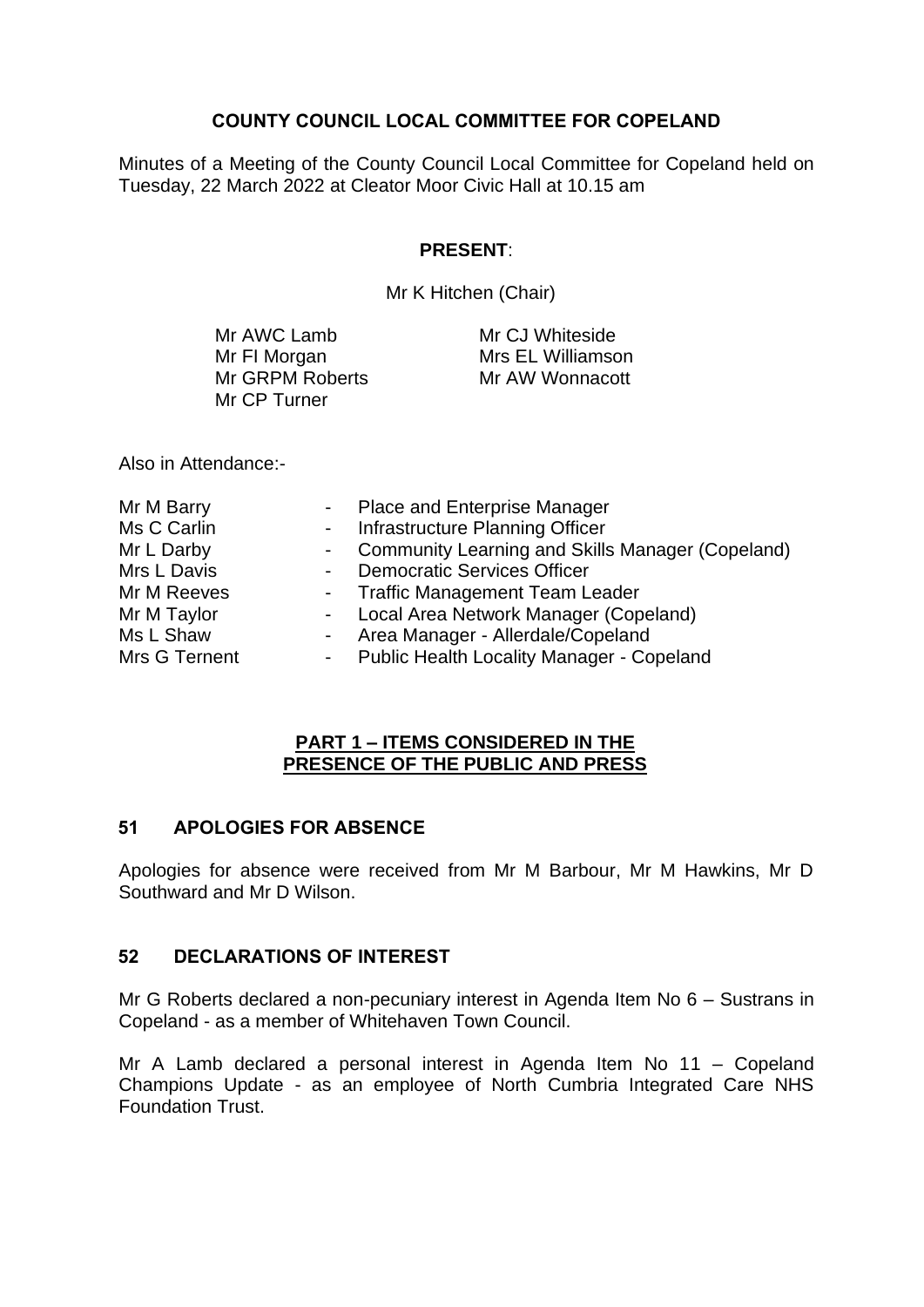# **53 EXCLUSION OF PRESS AND PUBLIC**

**RESOLVED,** that the press and public be not excluded from the meeting during consideration of any item on the agenda.

### **54 PUBLIC PARTICIPATION**

There were no questions, petitions or statements to be considered at the meeting.

#### **55 MINUTES OF PREVIOUS MEETING**

**RESOLVED,** that the minutes of the meeting held on 18 January 2022 and the minutes of the Special meeting held on 14 February 2022 be agreed as accurate records of the meetings.

#### **56 SUSTRANS IN COPELAND**

Members received a presentation from the Land Manager, North East and Cumbria, Sustrans on their work in the Copeland area. The officer outlined Sustrans' responsibilities, a charity making it easier for people to walk and cycle and the area the team covered. Members were notified of the current schemes planned for the Copeland area. It was noted that Covid had disrupted service but had also offered opportunities for some proactive work. To conclude the Land Manager outlined Sustrans priorities for 2022/23.

In discussion of the proposed schemes, members highlighted the need to align these with other planned projects to enhance the cycling/walking infrastructure. The Land Manager agreed to raise this with the Project Manager to ensure there was advisory input and no overlap. The difficulties in the area route around Sellafield were noted and acknowledged. The Land Manager agreed to provide a local contact telephone number and email address and further agreed to raise network improvements south of Sellafield to Millom with the Project Manager. In answer to a question on route priority and maintenance, specifically the Viking Way, the Land Manager said team members were not qualified to undertake highway work but would be keen for partnership working on parts of the route.

The Chair thanked the Land Manager for the informative presentation and extended a further invite, in the next financial year, to the Local Committee identifying key projects in the Copeland area. The Land Manager agreed to circulate a shortened version of their end of year report to members.

**RESOLVED,** the presentation be noted.

### **57 MILLOM TOWN DEAL - CONNECTING MILLOM AND HAVERIGG**

Members received a report from the Place and Enterprise Manager and the Infrastructure Planning Officer requesting endorsement on the Connecting Millom and Haverigg business case, the full summary of which was appended to the report. Members noted there was a requirement for this scheme to be submitted to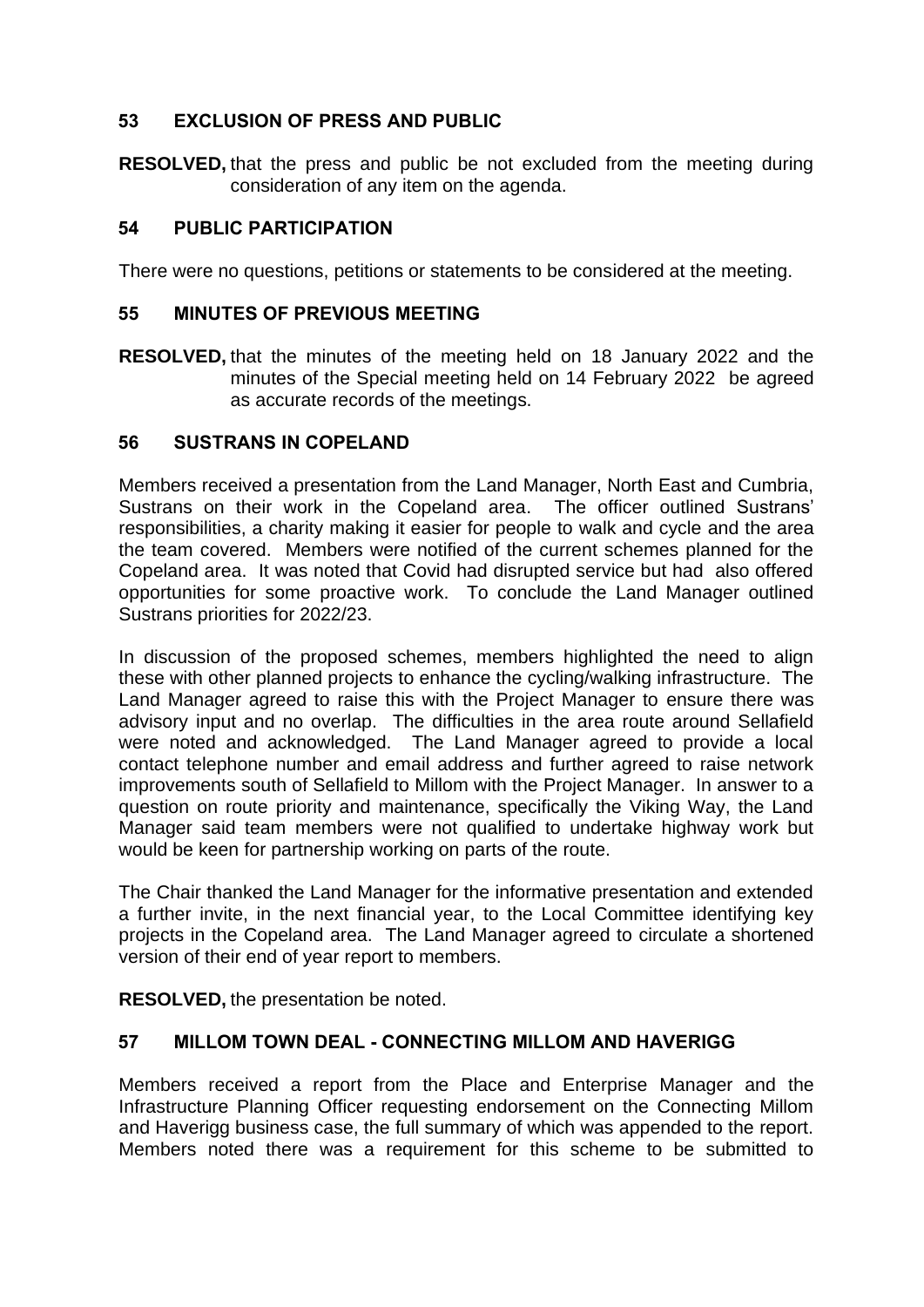Copeland Borough Council in April 2022, as accountable body, for appraisal and assurance assessment in advance of submission to Government.

The officers outlined the three interlinked elements of the project which were developing the railway station as a key gateway to the town, transforming cycling and walking around Millom and Haverigg through safe routes and wayfinding to access key activities and enhancing and upgrading the town centre streets and gateways through improvements to infrastructures and public realm.

Members discussed various aspect of the project. The maintenance of the proposed scheme and involvement of the train operators were raised. It was noted that bike storage rather than bike hire was planned at Millom train station. The Local Member for Kells suggested community involvement in public realm spaces by introducing schemes such as vegetable planting and pollinator projects into the plans. In answer to a question from the Local Member for Egremont North and St Bees, the officers confirmed the project's risk register was kept up to date and would be regularly reviewed as the scheme progressed. The Chair, as one of the Local Members, spoke in support of the scheme and commended the report for submission to the Borough Council.

**RESOLVED,** that the submission of the Business Case for Connecting Millom and Haverigg to Copeland Borough Council be supported.

# **58 2021/22 LOCAL COMMITTEE DEVOLVED HIGHWAYS BUDGET**

Members received a report presenting the Highways revenue and capital programme for Copeland, details of which were contained within the appendices to the report.

Members were informed that although top slicing had now been applied to the Highways Revenue budget, adjustments were still being made to the figures

### **RESOLVED**, that

- (1) the devolved revenue and capital budget allocations for 2021/22 and the commitments and expenditure recorded in Appendices 1 and 2 be agreed and kept under review;
- (2) the Highways Revenue budget currently forecasting an overspend of £58,104 be noted;
- (3) the Highways Devolved Capital Budget forecasting an overspend of £1,178 be noted.

### **59 COPELAND HIGHWAYS WORKING GROUP**

Members received a report giving details of the outcome of the meeting of the Copeland Highways Working Group held on 18 February 2022. The minutes of the meetings were appended to the report.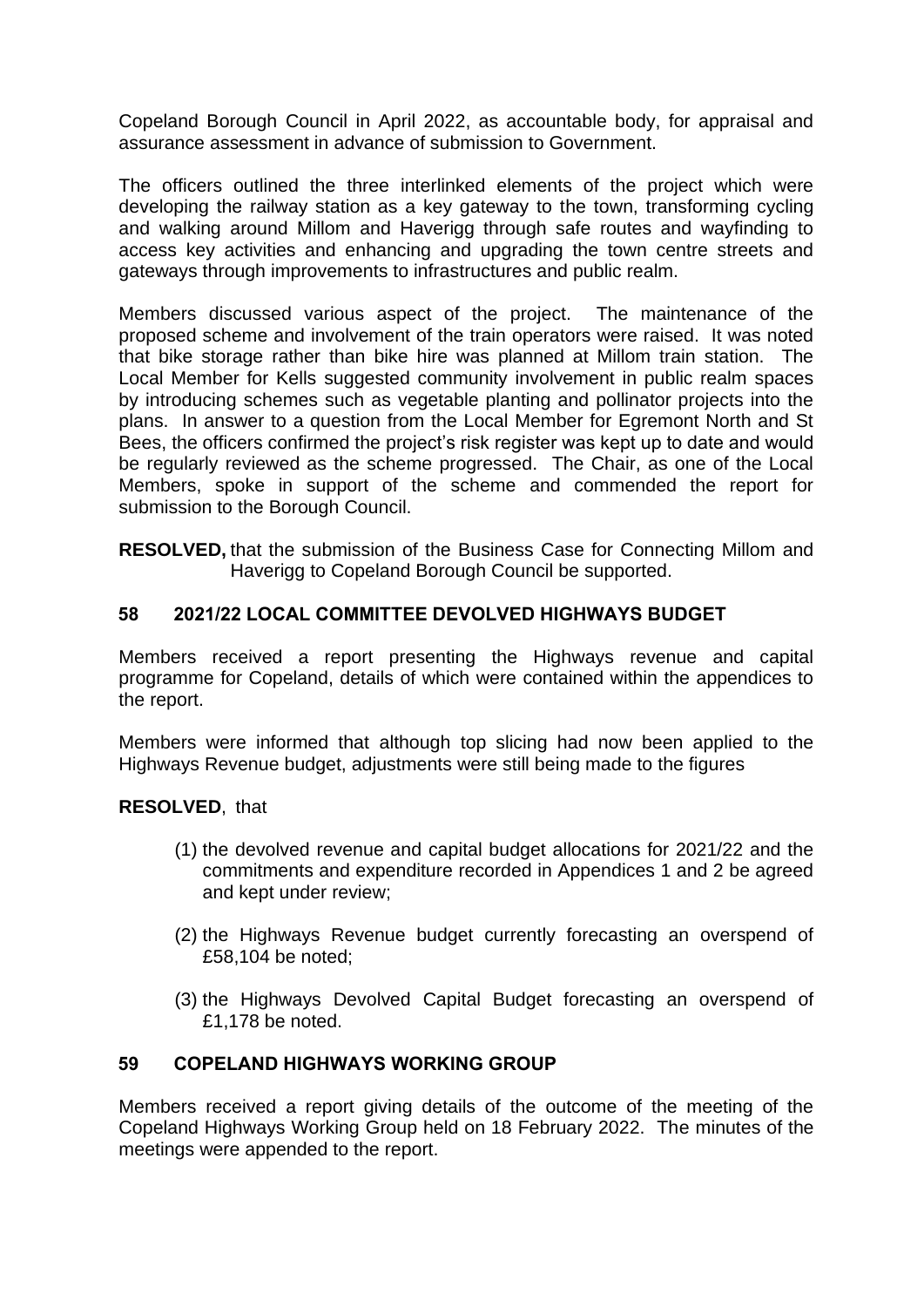The Local Area Network Manager reported that the A595 Liaison Group had met on 4 March and National Highways had identified two preferred schemes for the A595. The Local Member for Egremont North and St Bees noted the latest discussion with National Highways, acknowledging that a number of potentially very beneficial projects to improve the road were discussed but felt that there was a complete absence of any firm delivery dates or confirmation that funding was available even for the prioritised schemes. The Local Member continued by supporting the aims of the "Levelling up" agenda and expressed concerns that failure to deliver highways improvements in this part of the North of England could have harmful effects on local economic growth and thereby adversely affecting the ability to promote not just highways improvements but also the remainder of the agenda. It was suggested that the Committee write to the Local MP for Copeland, and to the Chairman of the House of Commons Transport Select Committee, explaining the concerns and asking for an investigation into whether the delays in delivering small and medium highways schemes to support the "Levelling up" agenda reflect funding levels, capacity within National highways, or both, and what could be done to address them. It was agreed that this be referred to the Copeland Highways Working Group in April for discussion.

The Local Member for Kells raised the need for an additional educational facility in her area given the amount of developments that were taking place. It was reported that land given to the authority for a school was unsuitable for development as it was situated on an old mine shaft. The discussion centred around outstanding developer contributions, the need for infrastructure improvements and the lack of an infrastructure plan in Copeland Borough Council's Local Plan. It was agreed that the Development Management team be requested to include in their report to the April meeting of the Copeland Highways Working Group a piece on Section 106 and Section 278 agreements and outstanding developer contributions in the Copeland area to ensure compliance on delivery.

The Local Member for Egremont North and St Bees requested an update on the plans to improve the infrastructure around Whitehaven campus to be placed on the April's Copeland Highways Working Group agenda and this was agreed.

The Local Network Manager concluded the item by updating members on the planned timescale for improvement work to commence on the Moresby embankment and the installation of tactile pavements in Cleator Moor.

### **RESOLVED,** that

- (1) the minutes of the meeting of the Copeland Highways Working Group held on 18 February 2022 be noted;
- (2) the three items outlined above be placed on April's Copeland Highways Working Group agenda.

### **60 AREA PLANNING REPORT**

Members received a report from the Area Manager with an update of activity undertaken by the Community Team since their last meeting of the Local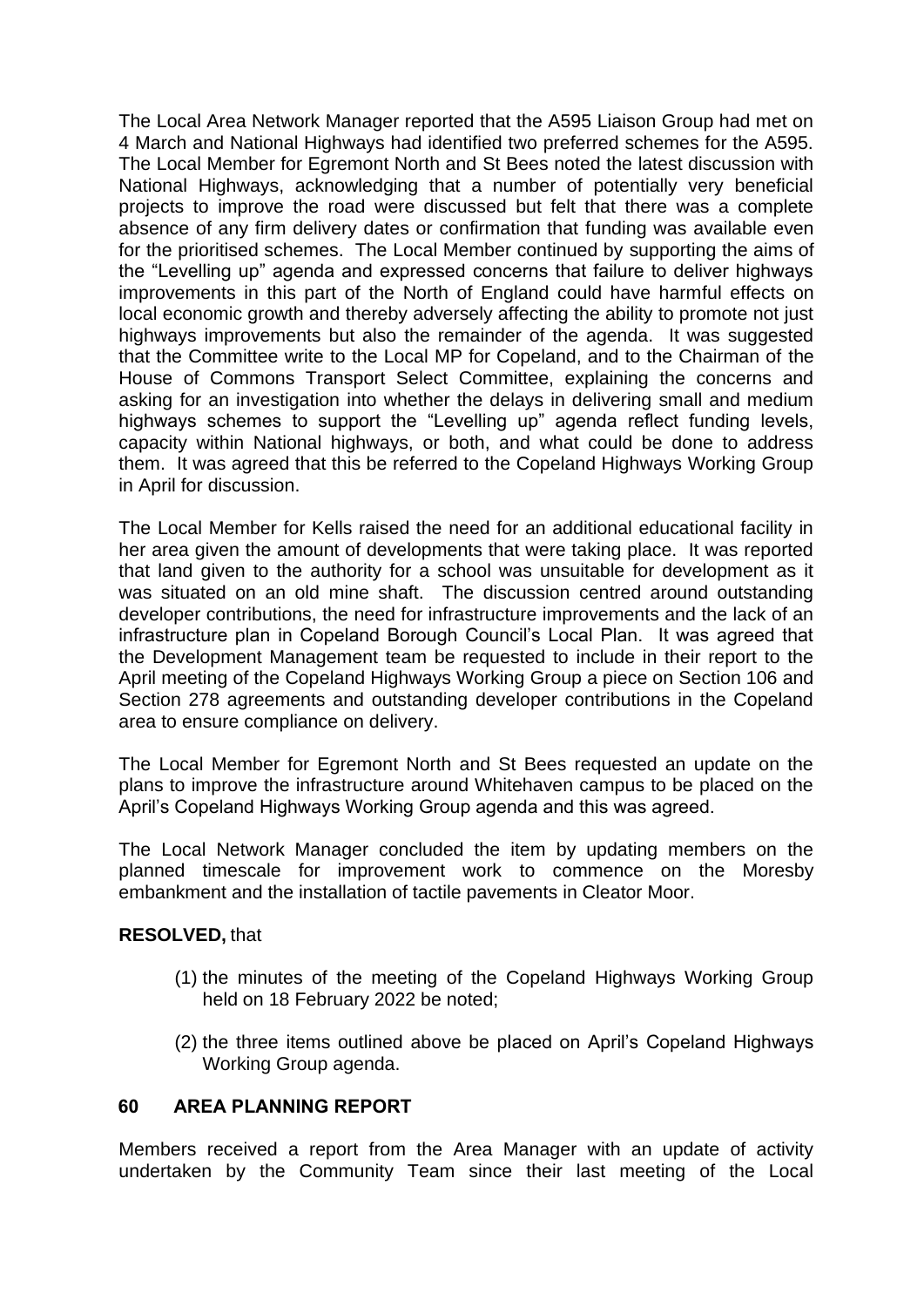Committee. Members were also advised on their current budget position. The report made reference to the current Covid 19 response and recovery activities.

Members heard how the community team attended the recent talk and tidy at Mirehouse which had provided a good opportunity to connect with local residents and support the community collecting over 40 bags of litter. It was noted that Age UK had held seven Well@home roadshows in which a number of people had received helpful information and the Dementia Friends group were arranging new dates for the Dementia Workshops for family carers and volunteers.

Following a presentation that was given to members on 14 February 2022 outlining the key points of the Council's representations to the Copeland Local Plan 2021- 2023, members were asked to approve their comments made at that session, shown at Appendix 2, to be included as an appendix in the Cabinet report. The Local Member for Egremont North and St Bees asked that an amendment was made to one of the comments as it omitted part of the discussion that had taken place and therefore needed corrected. The correction was to the eighth bullet point on Appendix 2 at the end of the sentence to add the words "and work with National Highways to do so" and this was agreed by members.

An update was given on Borderlands (Egremont) and the fact that Millom Lateral Flow Testing Centre had to close by 31 March 2022. It was noted that the Testing centre had provided an excellent service to the community and the Chair suggested writing a letter of thanks to the volunteers who had ran this service. This was agreed and the Local Member for Kells expressed the hope that the volunteers be captured for involvement in other community projects.

The Area Manager advised members on the Money Advice Contract. The Local Member for Cleator Moor raised concerns on the value of the service for the area's most vulnerable. The Area Manager had arranged a workshop for members to identify priorities and to keep this in mind as part of the discussions.

The Community Learning and Skills Manager (Copeland) updated members on Adult Learning in Copeland. Following a question from a member, the officer outlined the timeframe of the Digital skills project. Members welcomed the English Café sessions that were being organised as a social space for non-English speakers to gather and chat.

A number of Committee members had expressed concerns about the allocation of school places in Copeland and a separate session for members on this had been arranged with the appropriate officers. The main concerns expressed at the meeting were oversubscription, special educational needs pupils not being informed of their school place, school transport for dual catchment areas and sixth formers and the timeliness of school transport appeals. Members felt that the education infrastructure needed to be looked at before the formation of the new authority. The Local Member for Kells asked if an invite to the separate session could be extended to the CALC representative.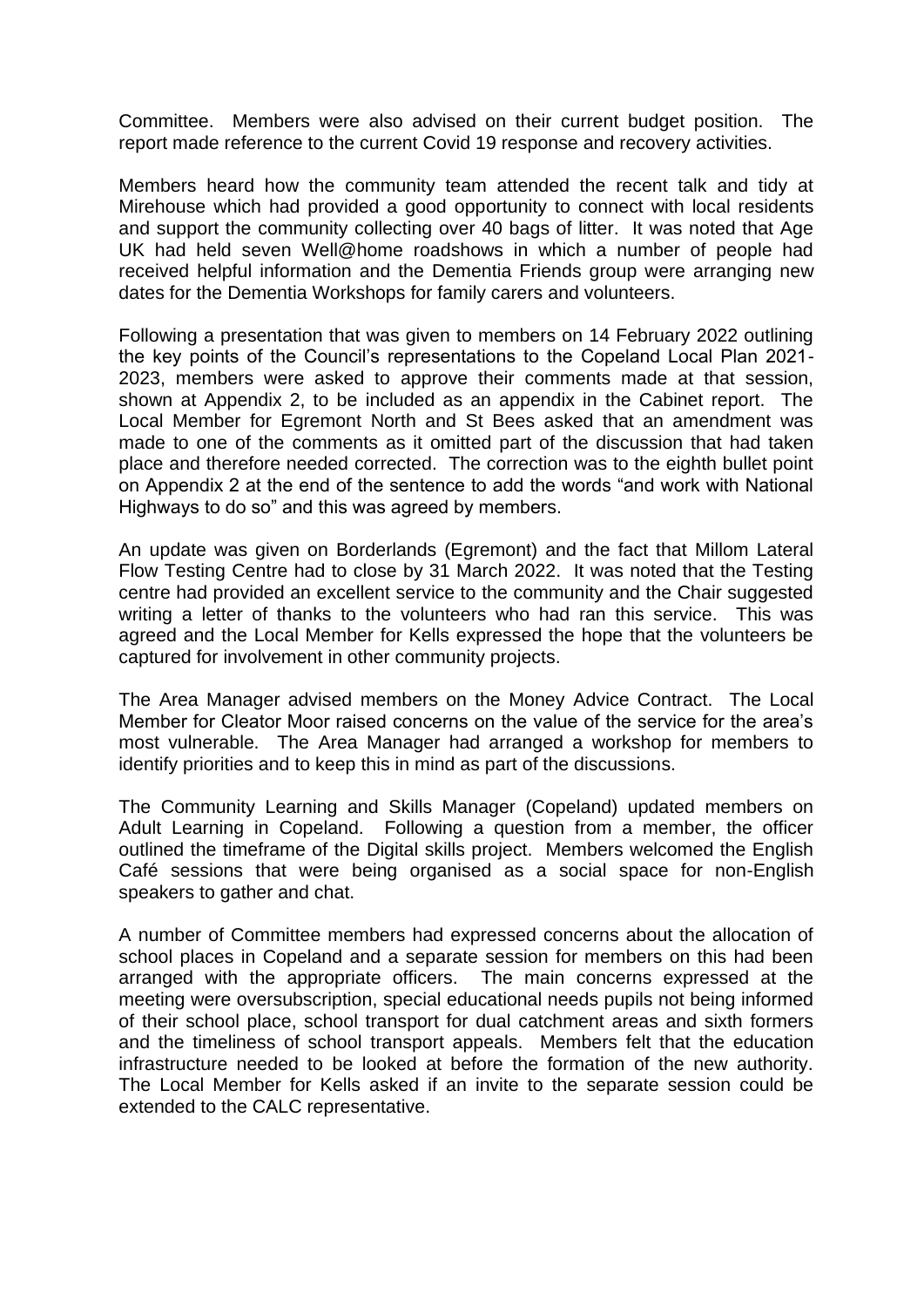Members were asked to note an allocation of grant funding that had been awarded and were made aware that approval had been received to carry forward any unspent Contain Outbreak Management Fund into the next financial year.

The Public Health Locality Manager gave a public health update which included the latest Covid and vaccination figures for Copeland, the appointment of a mental health link worker and the Youth Health Champions scheme being delivered across secondary schools in Copeland. Members discussed the immense pressures on mental health services and expressed concerns on the financial impacts of Covid on low income residents.

A brief discussion took place around GDF and the Mid and South Community Partnerships that had been established. It was agreed the Grants Panel look at the funding element of these.

### **RESOLVED,**

- (1) the report be noted;
- (2) the current budget position outlined in Appendix 1 be noted;
- (3) the community grant allocation set out in the report be noted;
- (4) the comments, including the amendment made at the meeting, appended to the report in response to the Copeland Local Plan representing the views of Copeland Local Committee, be agreed for submission as part of a report on that subject to Cabinet.

# **61 COPELAND CHAMPIONS UPDATE**

### **Health Champion**

The Health Champion advised that the Cumbria Health Scrutiny Committee had received a presentation from the Youth Council who, after undertaking surveys in the north west, had identified mental health as one of the main concerns. Members were informed that invites for fourth covid jabs had been rolled out.

### **Children's Champion**

The Children's Champion outlined the advisory/support group "Chiccs" established to taken action and campaign for children's mental health. The Champion also outlined a scheme taking place in libraries to assist 18/24 year olds into employment.

During the discussion, a brief mention was made of the pre-election period.

The Champions were thanked for their updates.